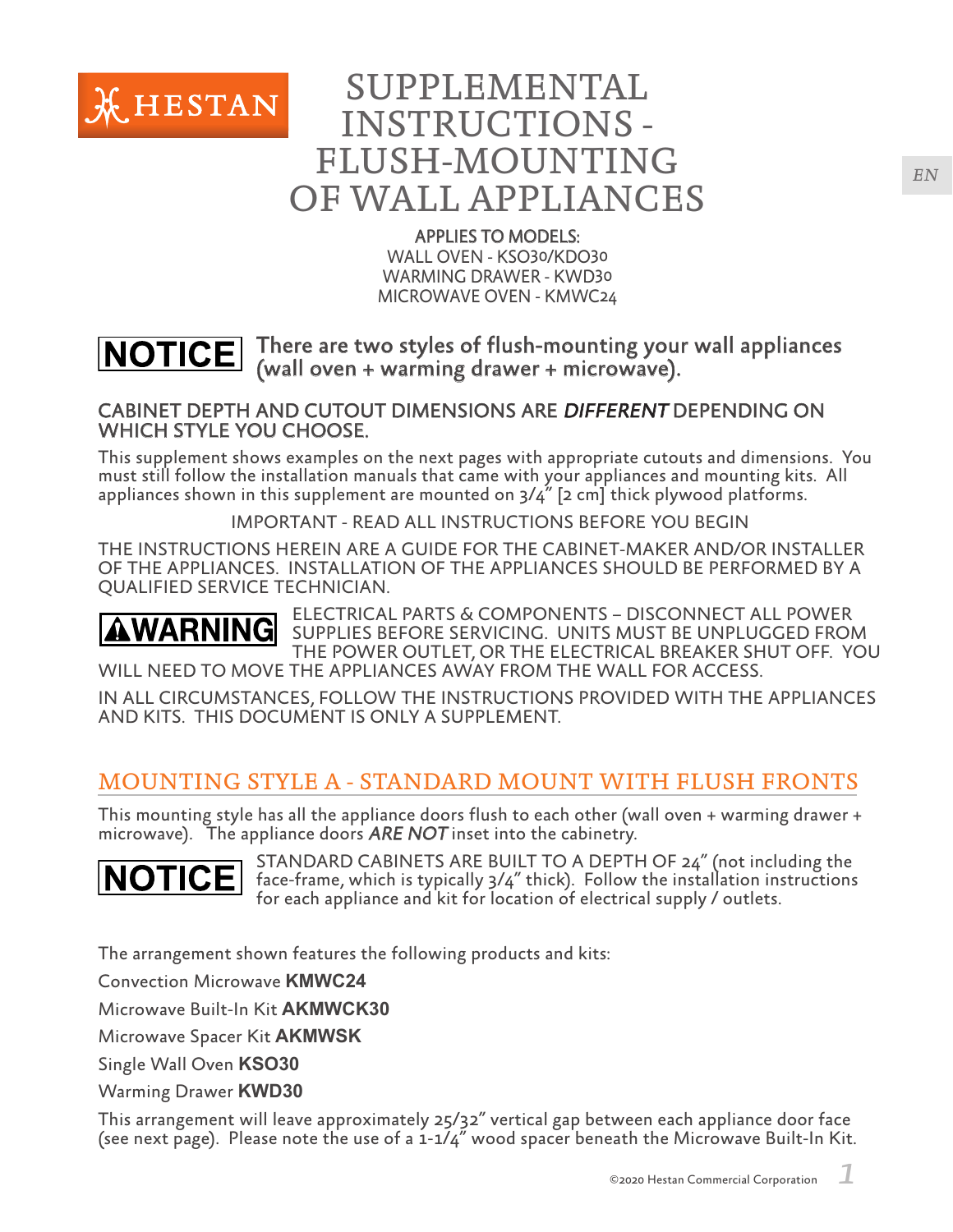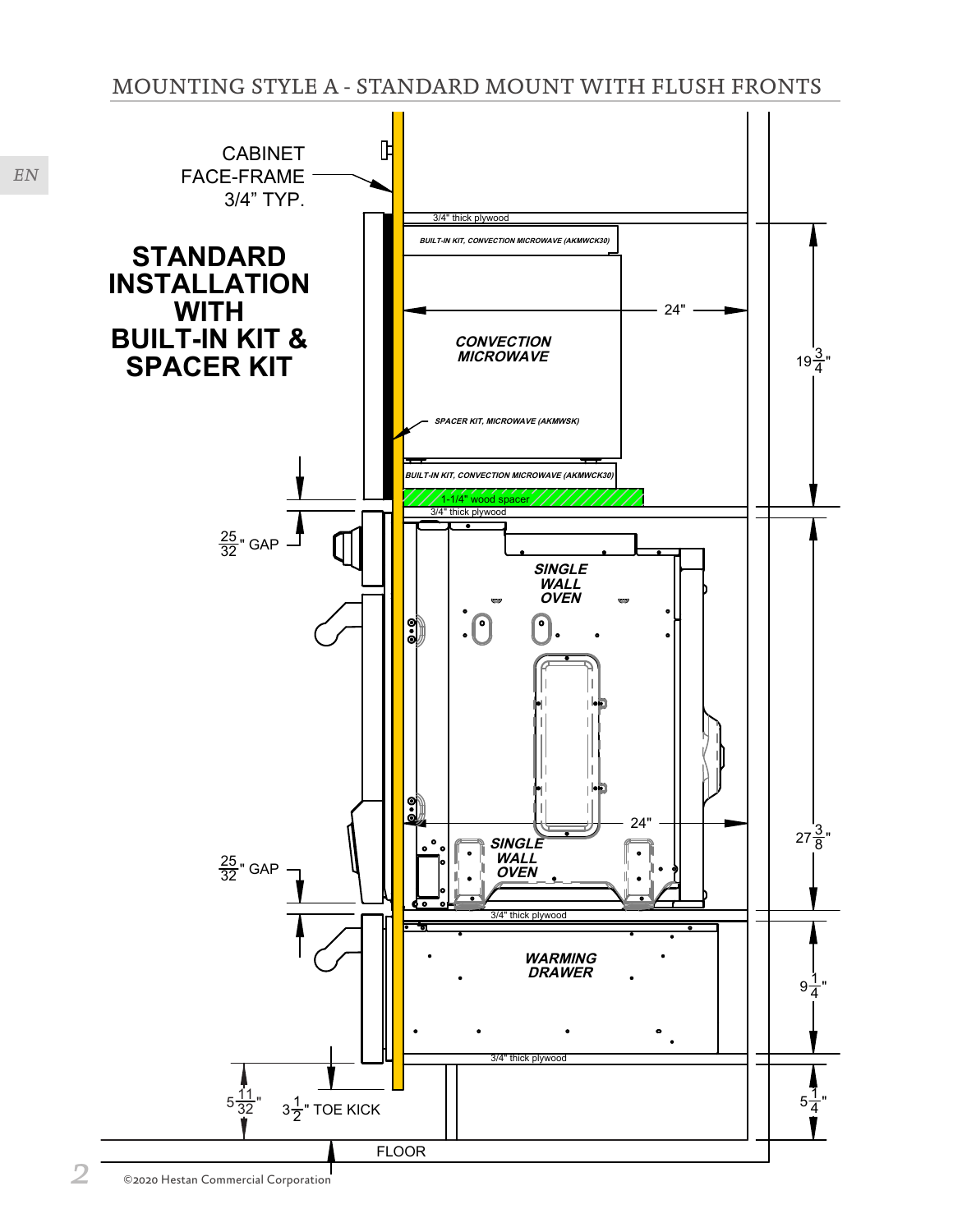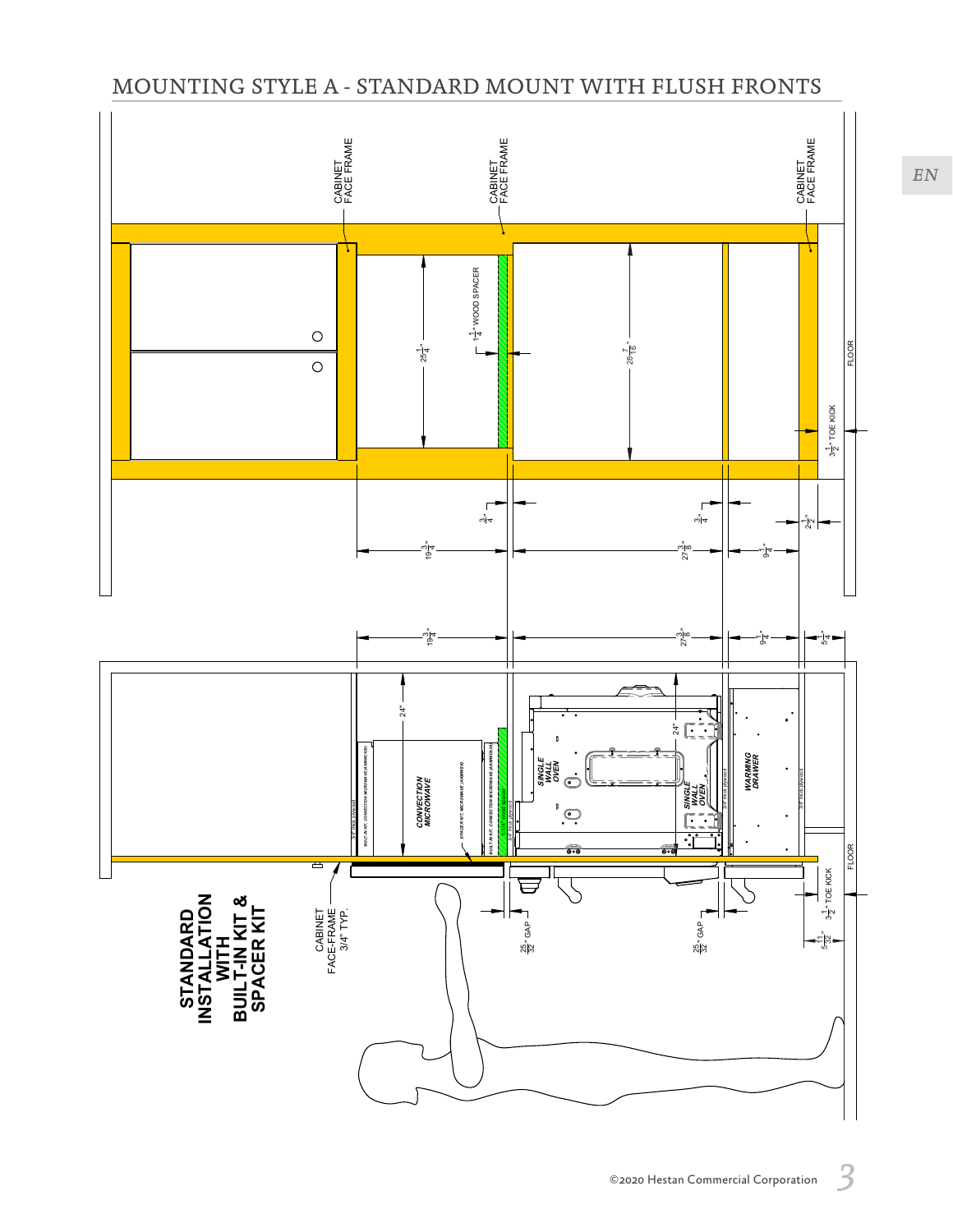This mounting style has all the appliance doors flush to each other (wall oven + warming drawer  $+$  microwave) AND the appliance doors ARE inset into the cabinetry - allowing the appliance doors and face-frames to all be flush.



THE CABINET MUST BE BUILT TO A MINIMUM DEPTH OF 24-1/2" (not including the face-frame, which is typically 3/4" thick). Follow the installation instructions for each appliance and kit for location of electrical supply / outlets.

The arrangement shown features the following products and kits:

Convection Microwave **KMWC24**

Microwave Built-In Kit **AKMWCK30**

Microwave Flush-Mount Kit **AKMWFK**

Single Wall Oven **KSO30**

Warming Drawer **KWD30**

This arrangement will leave different vertical gaps between each appliance door face due to the ventilation requirements for each appliance. Please note the use of a 1-3/4" wood spacer beneath the Microwave Built-In Kit, AND a 25/32" wood spacer beneath the Warming Drawer. These spacers are needed for proper vertical placement of each item.

There are also several side mounting strips which must be located as shown and denoted with an asterisk \*.

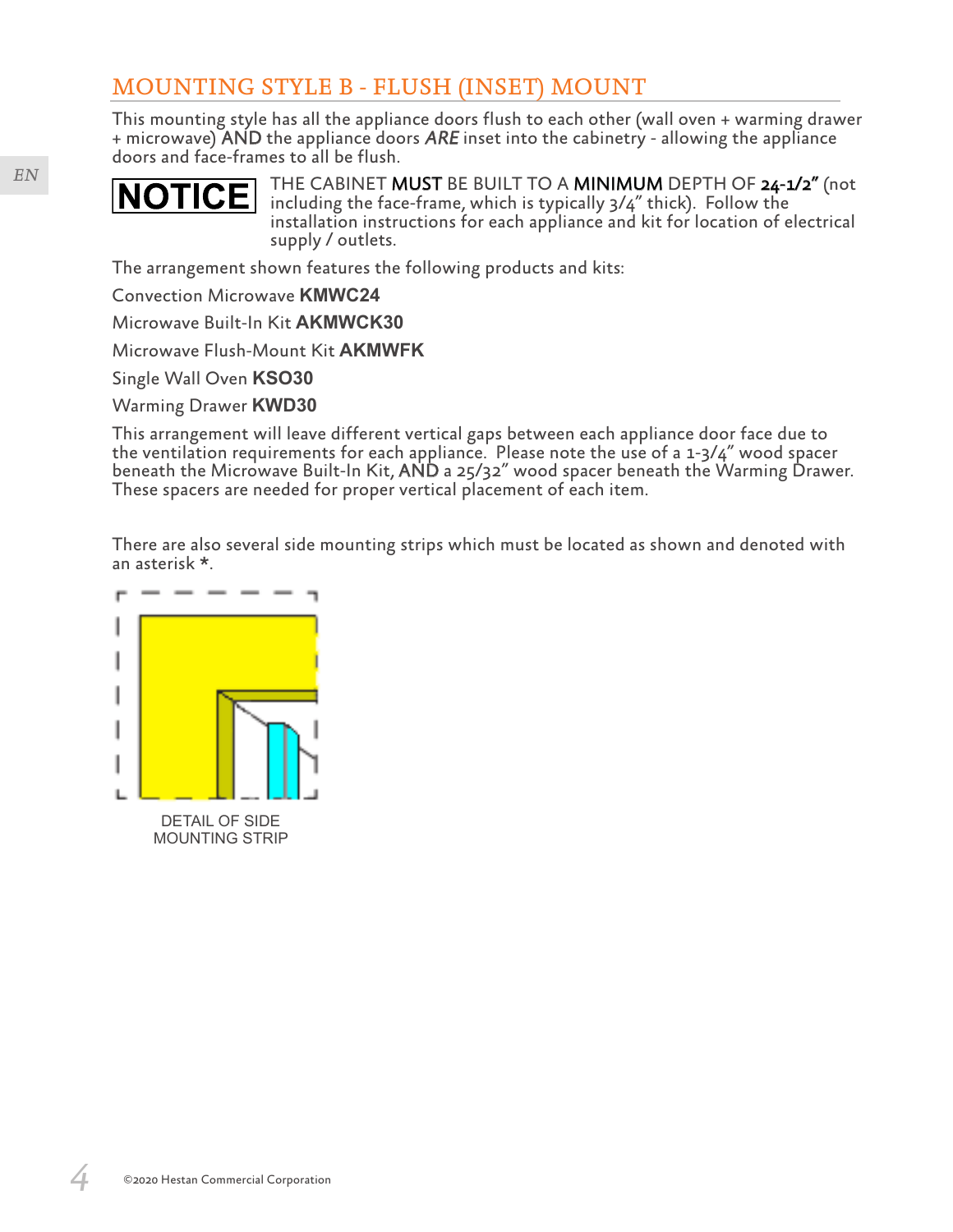

©2020 Hestan Commercial Corporation 5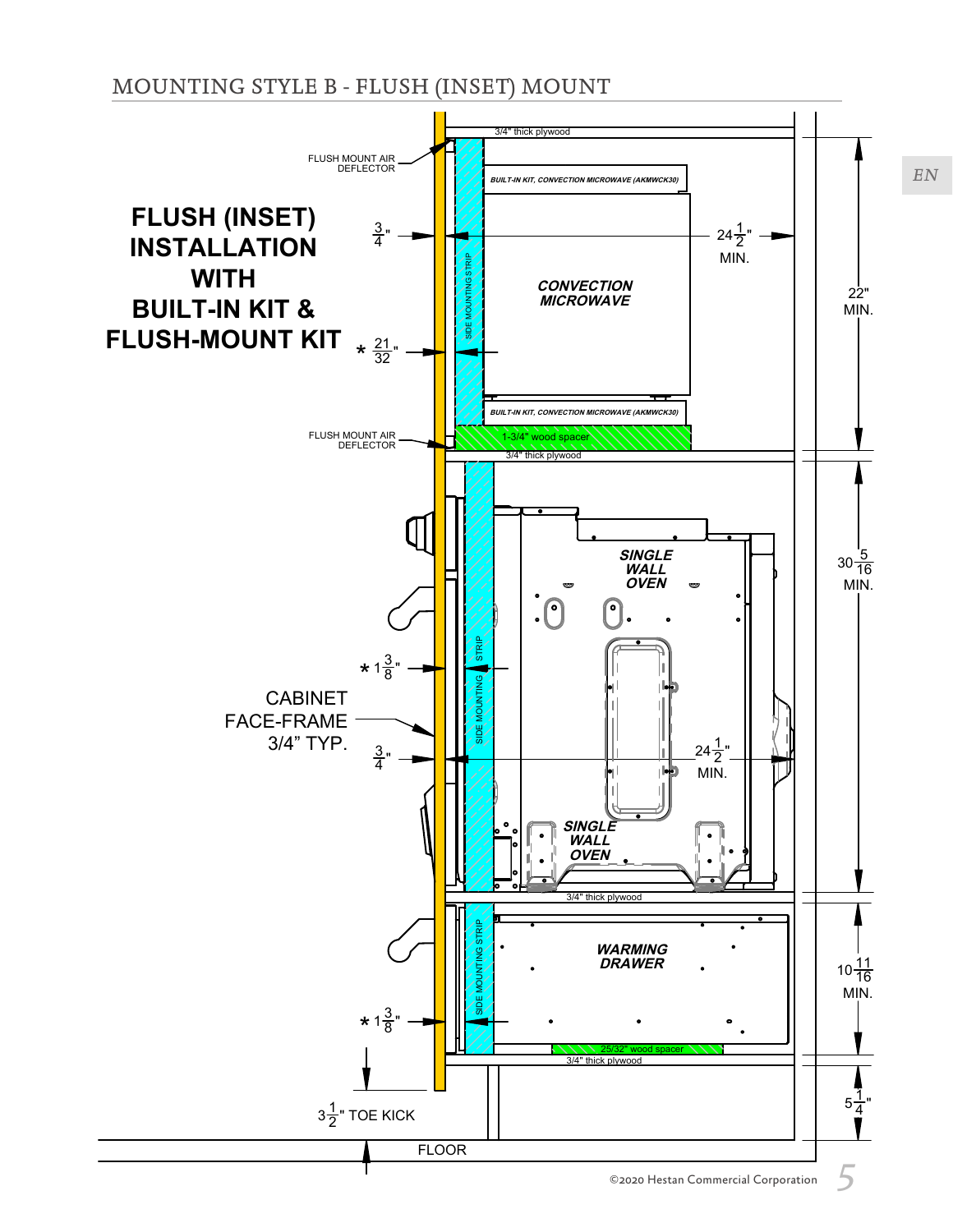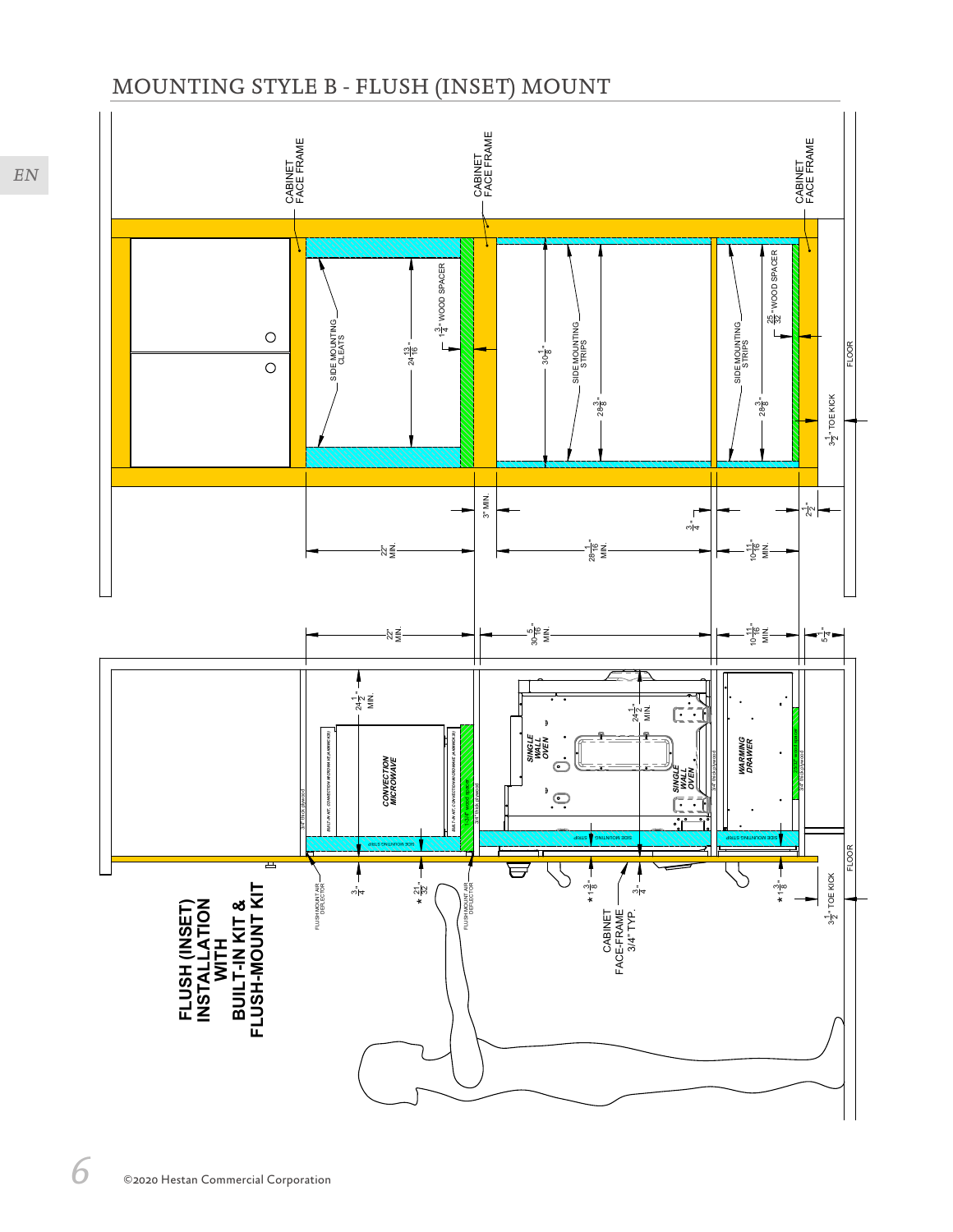This mounting style has both appliance doors flush to each other (double wall oven + warming drawer). The appliance doors ARE NOT inset into the cabinetry.



STANDARD CABINETS ARE BUILT TO A DEPTH OF 24" (not including the face-frame, which is typically 3/4" thick). Follow the installation instructions for each appliance and kit for location of electrical supply / outlets.

The arrangement shown features the following products:

Double Wall Oven **KDO30**

Warming Drawer **KWD30**

This arrangement will leave approximately 25/32" vertical gap between each appliance door face (see next page).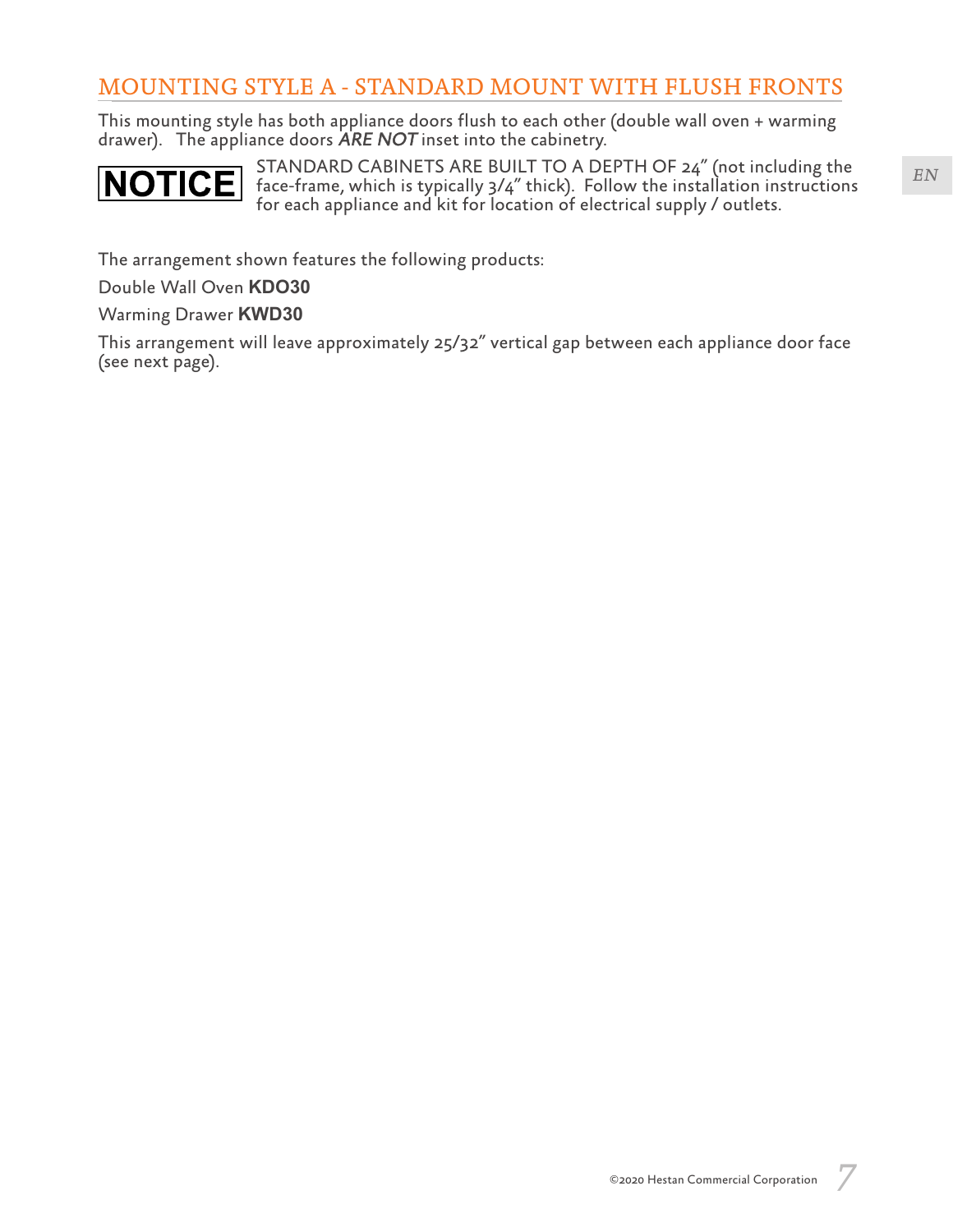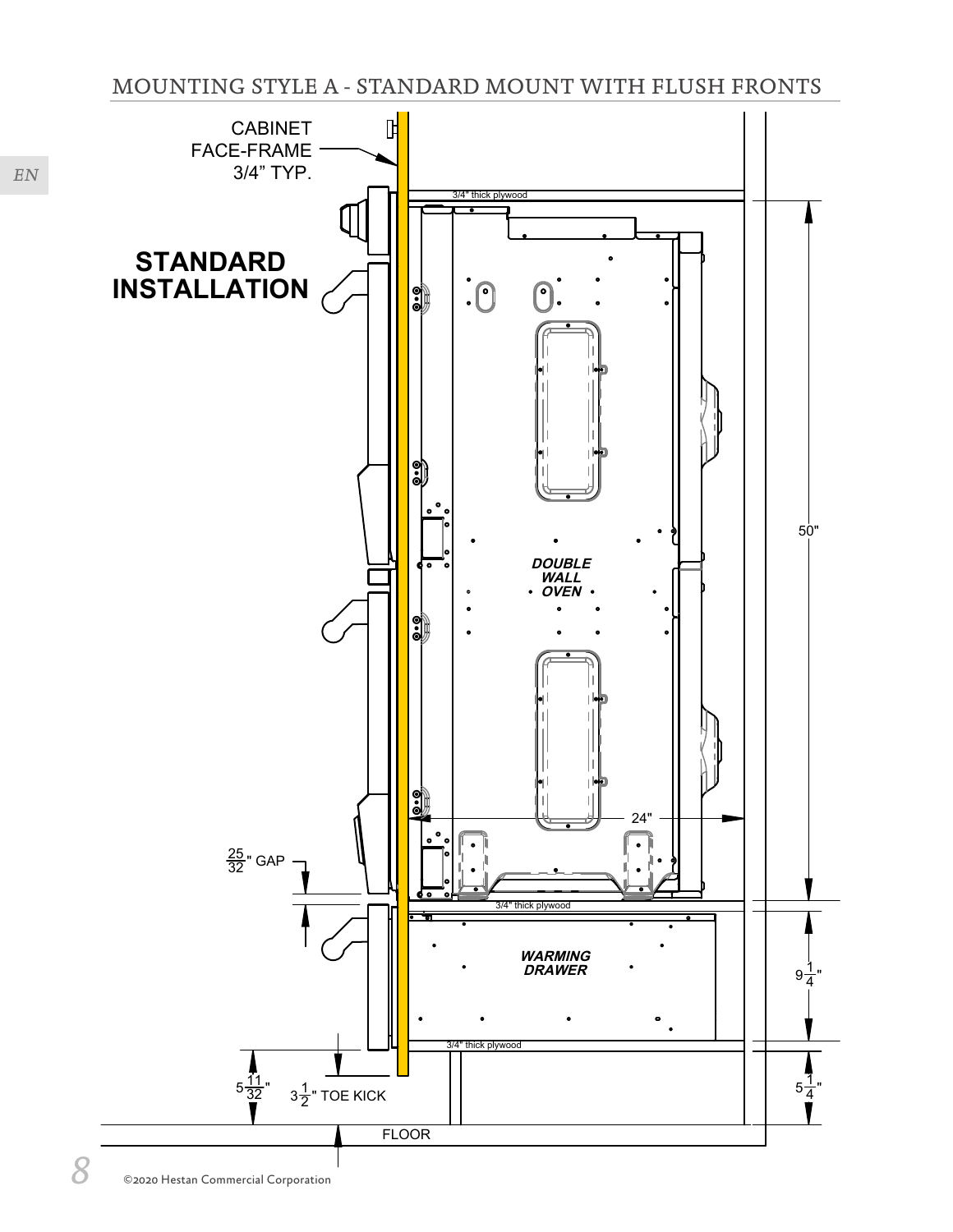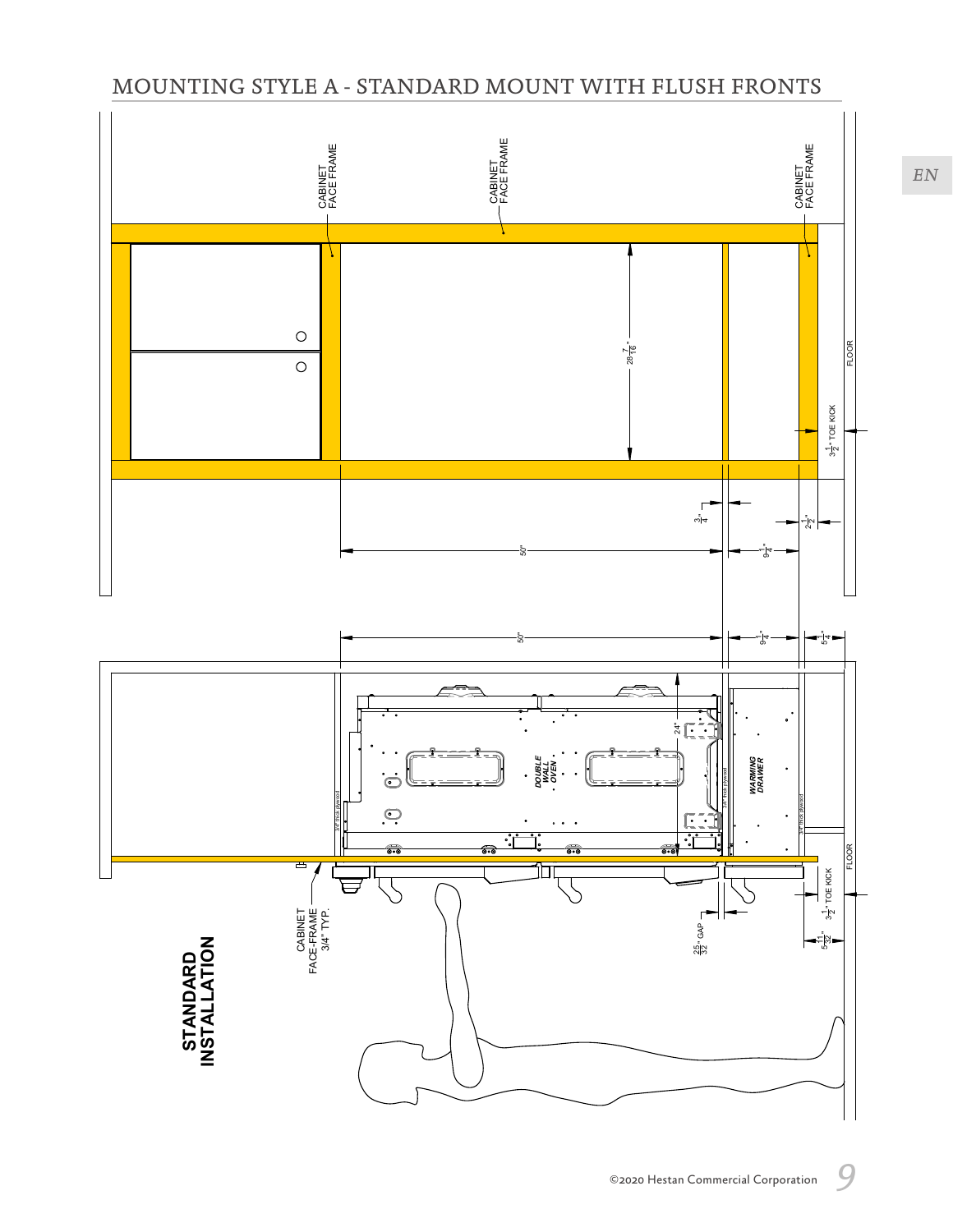This mounting style has both appliance doors flush to each other (wall oven + warming drawer) AND the appliance doors  $ARE$  inset into the cabinetry, allowing the appliance doors and faceframes to all be flush.



THE CABINET MUST BE BUILT TO A MINIMUM DEPTH OF 24-1/2" (not including the face-frame, which is typically 3/4" thick). Follow the installation instructions for each appliance and kit for location of electrical supply / outlets.

The arrangement shown features the following products:

Double Wall Oven **KDO30**

Warming Drawer **KWD30**

Please note the use of a a 25/32" wood spacer beneath the Warming Drawer. This spacer is needed for proper vertical placement.

There are also side mounting strips which must be located as shown and denoted with an asterisk \*.

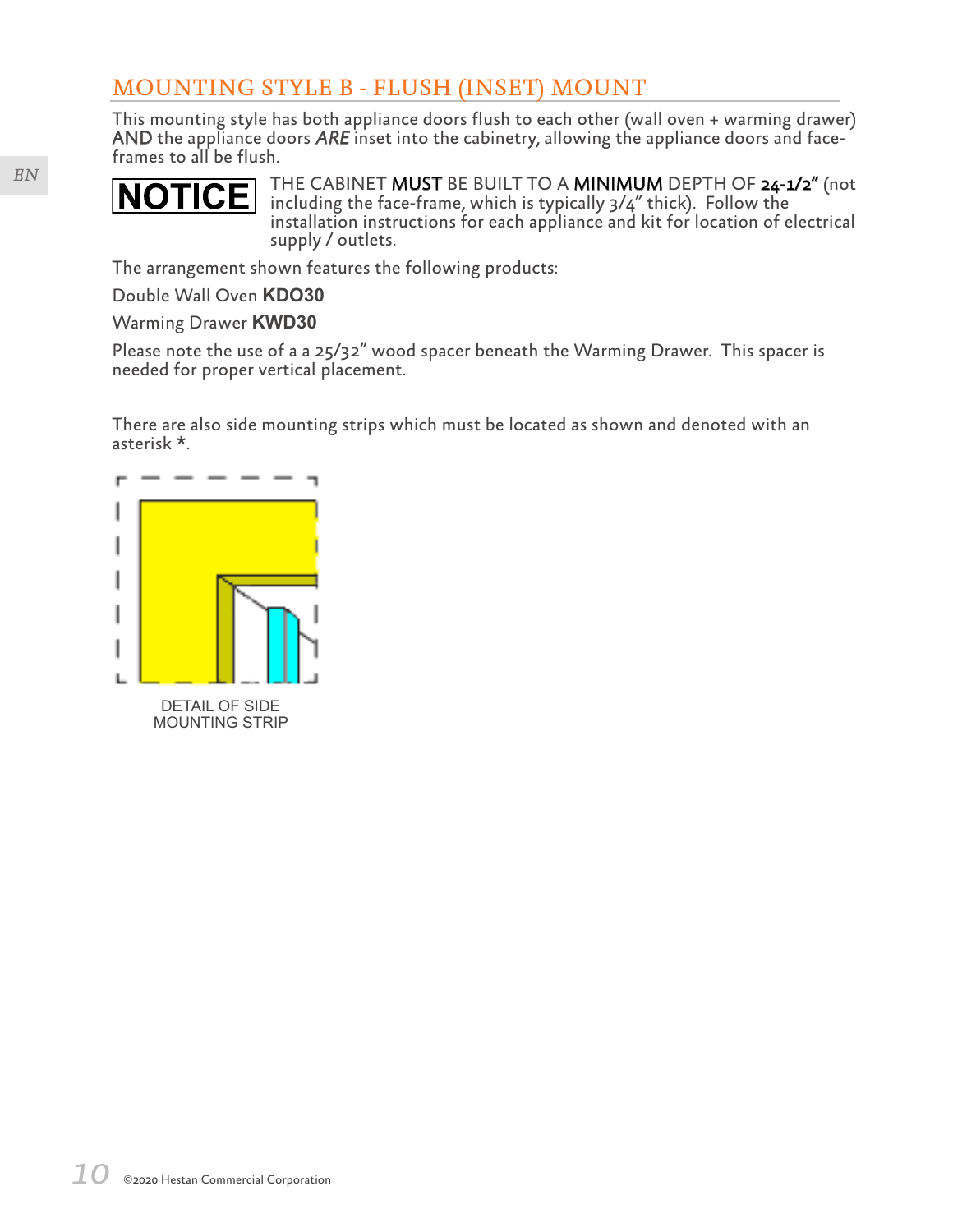